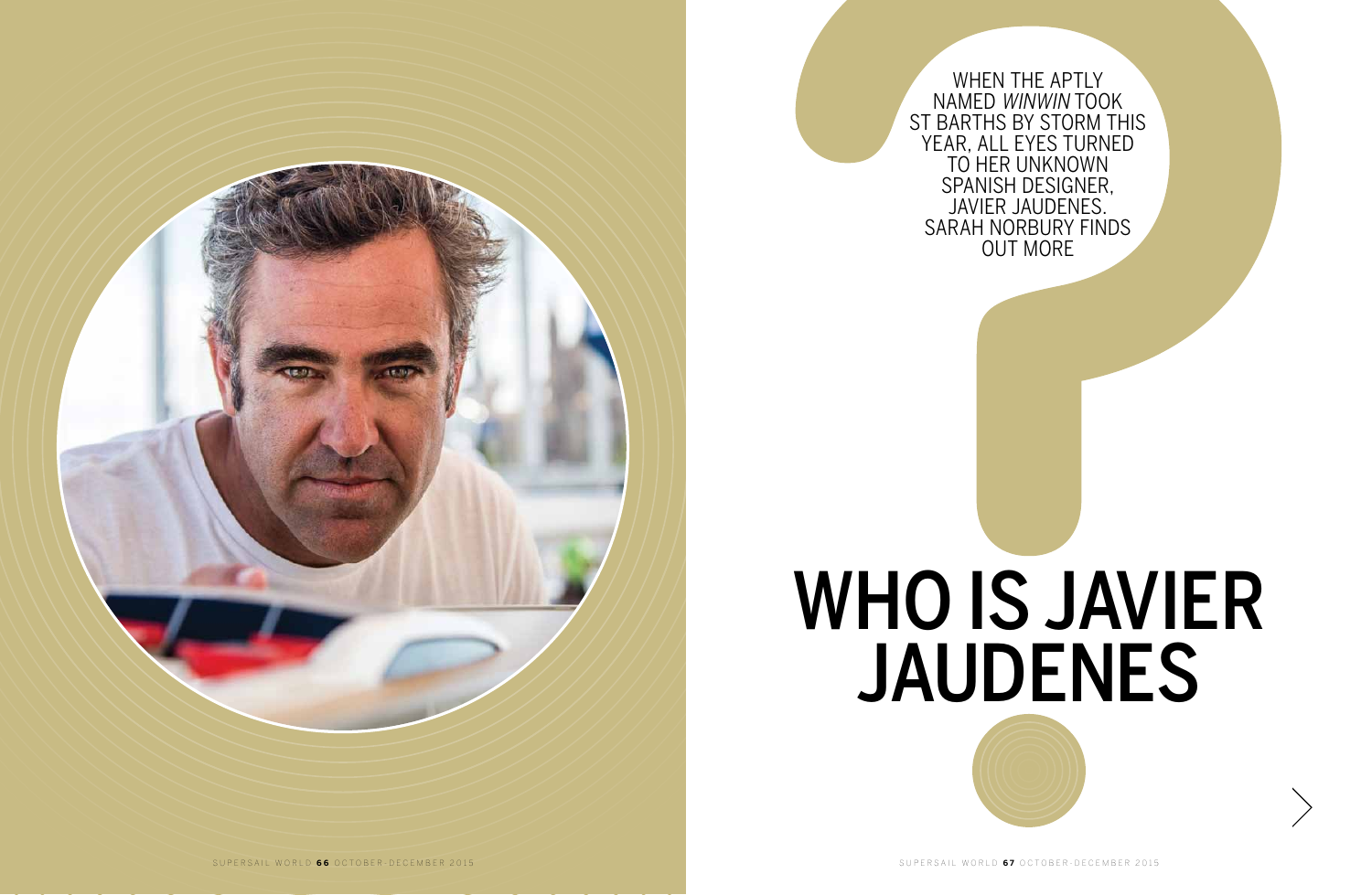arlier this year a new superyacht appeared at the St Barths Bucket and won the first race she'd ever entered. She hit the headlines in the yachting press and scooped a brace of superyacht industry awards.

Her name was *WinWin*. She's a Baltic 33m/108ft ultra-modern object of desire. Built in carbon, she's panther-sleek, with a plumb bow and wide Volvo racer-style stern. She looks more like a recordbreaking speed machine than a luxury cruiser. Hailed as a breakthrough in sailing superyacht design, she is a thrilling fusion of performance and comfort.

Adding to this radical new boat's mystique is the fact that her Spanish designer, Javier Jaudenes, seems to have come from nowhere. He is not Baltic's usual designer (Judel/Vrolijk) nor one of the elite that usually gets the call when a new project is in the offing.

"I knew I wanted to be a yacht designer when I was nine years old," he tells me. "It was always the behaviour of the boat in the water that interested me most. My friends remember me making model boats and testing them in Port Andratx in the summer holidays. Every year I made two boats, the hulls from things like polystyrene with sails cut from plastic bags, and tested them against each other."

There is no list of smaller superyachts on which he 'cut his teeth' – the only boats with his name on, along with that of design partner Lieven Theys, appear to be a TP52 and a production 31-footer called the Pacer 10. His company, Surge Projects Studio, described as 'specialising in naval architecture, speed prediction and fluid dynamics computation, 3D modelling and product engineering' has only been around since 2012.

Determined to fulfil his dream, he spent his university years in Britain studying for the highly regarded Southampton University's B.Eng in Naval Architecture. "It was a huge change from Mallorca," he says, "and when I arrived I could hardly speak English."

How did this apparent newcomer catch the eye of *WinWin*'s owner, and how did he convince him to commit millions of pounds to an untried design? Tracking him down to find out wasn't too difficult. The Surge studio is in superyacht-central, Palma, Mallorca, where Jaudenes is feted as the next big thing in superyacht design.

The handsome, gentle-mannered 41-year-old speaks animatedly about his vision for a new generation of superyachts. As we talk it becomes clear that Jaudenes has a history that would have made him less of a wildcard, more of a calculated risk in the eyes of *WinWin*'s owner.

## "It was always the behaviour of the boat in the water that interested me most"

With a grandfather who competed in a Dragon in the 1968 Olympics and

a father who owned a series of racing yachts, Jaudenes sailed from an early age. As soon as he was old enough he joined the Spanish youth sailing programme in an Optimist dinghy, later moving up to a 420 and throughout his teenage years he raced at a high level on his father's boats.

### studying in britain

"I was focused on my work," he adds. "My tutor was Andy Claughton, who's now the technical director at Ben Ainslie's America's Cup challenge." His singlemindedness paid off when his final-year project, a design for

an ILC40, won the RYA annual design award.

His first job after graduation was with Barracuda naval architects in Madrid before joining a team converting a 65m/213ft tug into a luxury explorer yacht, now named *Seawolf*, in Mallorca. Then came two years in Rotterdam as site manager and owner's representative on a new-build 71m/233ft motor yacht, *Tuek*, for a Saudi prince. This job, says Jaudenes, was "like a master's degree in luxury yacht construction".

At the end of the project he returned to Palma with a strong desire to focus on sail rather than engine-powered boats and set up a design office with his friend Lieven Theys.

"It's very hard to make it in yacht design in this day and age,"





Experience<br>Experience<br>Experience

**Above:** *WinWin* **came 3rd in the Superyacht Cup in ma, losing out by a mere ten seconds off the top spot. Below: Jaudenes's latest project, a 46m/151ft design with a similar concept**